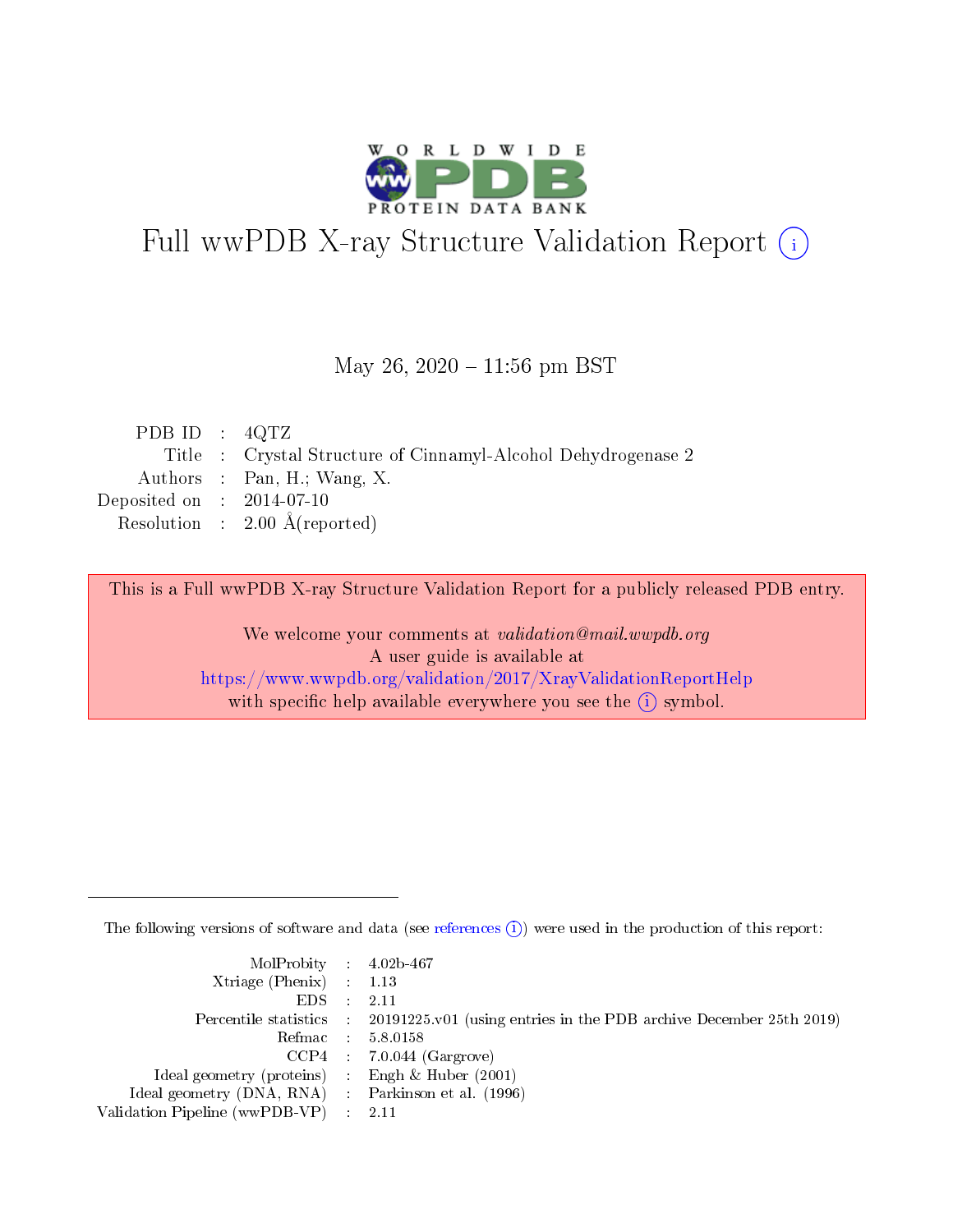# 1 [O](https://www.wwpdb.org/validation/2017/XrayValidationReportHelp#overall_quality)verall quality at a glance  $(i)$

The following experimental techniques were used to determine the structure: X-RAY DIFFRACTION

The reported resolution of this entry is 2.00 Å.

Percentile scores (ranging between 0-100) for global validation metrics of the entry are shown in the following graphic. The table shows the number of entries on which the scores are based.



| Metric                | Whole archive<br>$(\#\mathrm{Entries})$ | Similar resolution<br>$(\#\text{Entries},\,\text{resolution}\,\,\text{range}(\textup{\AA}))$ |
|-----------------------|-----------------------------------------|----------------------------------------------------------------------------------------------|
| $R_{free}$            | 130704                                  | $8085(2.00-2.00)$                                                                            |
| Clashscore            | 141614                                  | $9178(2.00-2.00)$                                                                            |
| Ramachandran outliers | 138981                                  | $9054(2.00-2.00)$                                                                            |
| Sidechain outliers    | 138945                                  | $9053(2.00-2.00)$                                                                            |
| RSRZ outliers         | 127900                                  | $7900(2.00-2.00)$                                                                            |

The table below summarises the geometric issues observed across the polymeric chains and their fit to the electron density. The red, orange, yellow and green segments on the lower bar indicate the fraction of residues that contain outliers for  $>=3, 2, 1$  and 0 types of geometric quality criteria respectively. A grey segment represents the fraction of residues that are not modelled. The numeric value for each fraction is indicated below the corresponding segment, with a dot representing fractions <=5% The upper red bar (where present) indicates the fraction of residues that have poor fit to the electron density. The numeric value is given above the bar.

| Mol | $\cap$ hain | Length         | Quality of chain |     |  |  |  |  |
|-----|-------------|----------------|------------------|-----|--|--|--|--|
|     |             |                | $2\%$            |     |  |  |  |  |
|     |             | າ ດ 1<br>⊥ ∠ ل | 77%              | 20% |  |  |  |  |

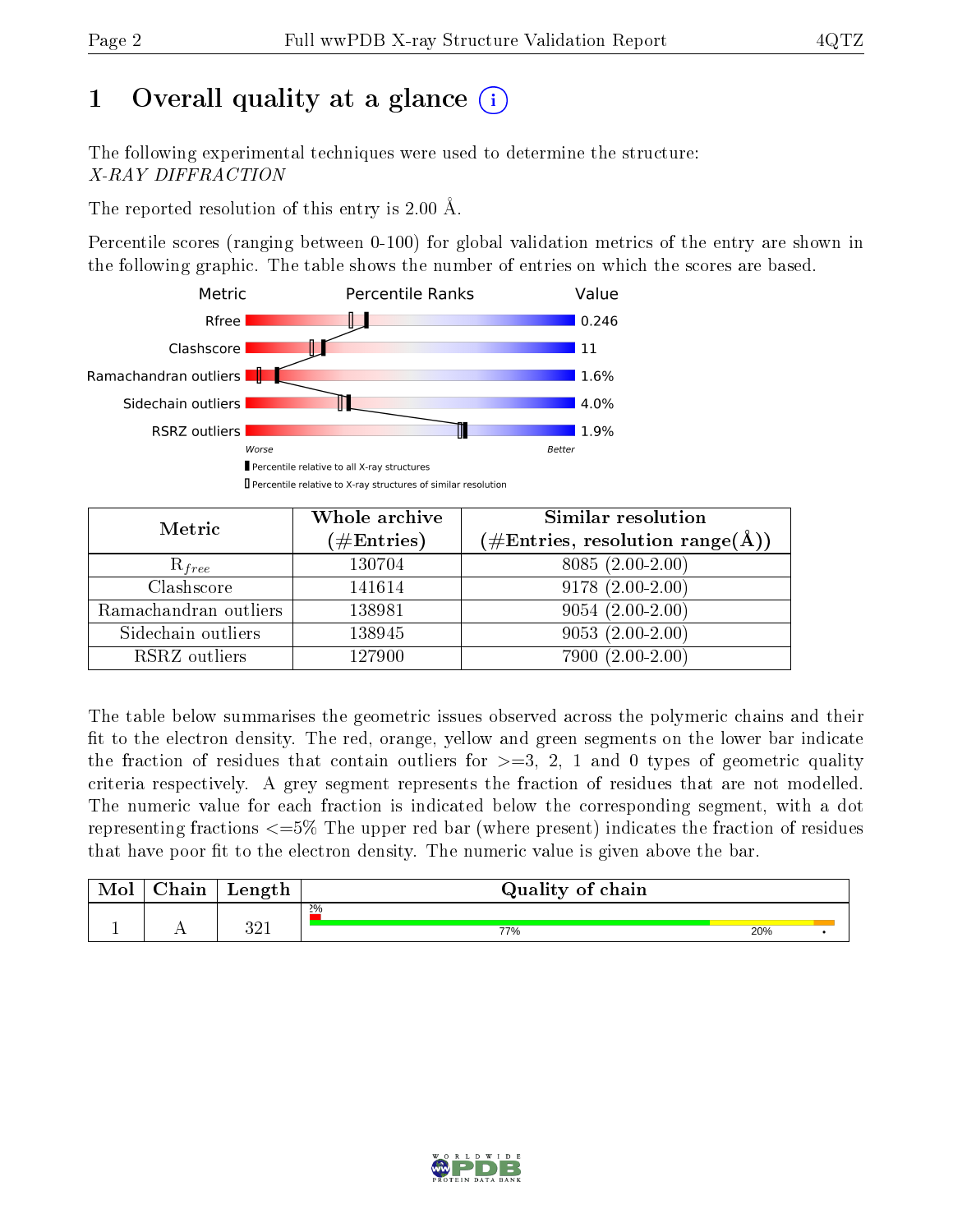# 2 Entry composition (i)

There are 2 unique types of molecules in this entry. The entry contains 2767 atoms, of which 0 are hydrogens and 0 are deuteriums.

In the tables below, the ZeroOcc column contains the number of atoms modelled with zero occupancy, the AltConf column contains the number of residues with at least one atom in alternate conformation and the Trace column contains the number of residues modelled with at most 2 atoms.

Molecule 1 is a protein called Dihydroflavonol-4-reductase.

| Mol | ${\bf Chain}$ | $\vert$ Residues | Atoms         |      |     |     | $\rm{ZeroOcc}$   $\rm{AltConf}$   $\rm{Trace}$ |  |  |
|-----|---------------|------------------|---------------|------|-----|-----|------------------------------------------------|--|--|
|     | . .           | 321              | Total<br>2486 | -592 | 422 | 464 | ◡                                              |  |  |

• Molecule 2 is water.

|  | $Mol$   Chain   Residues | Atoms               | ZeroOcc   AltConf |
|--|--------------------------|---------------------|-------------------|
|  | 281                      | Total<br>າຂາ<br>921 |                   |

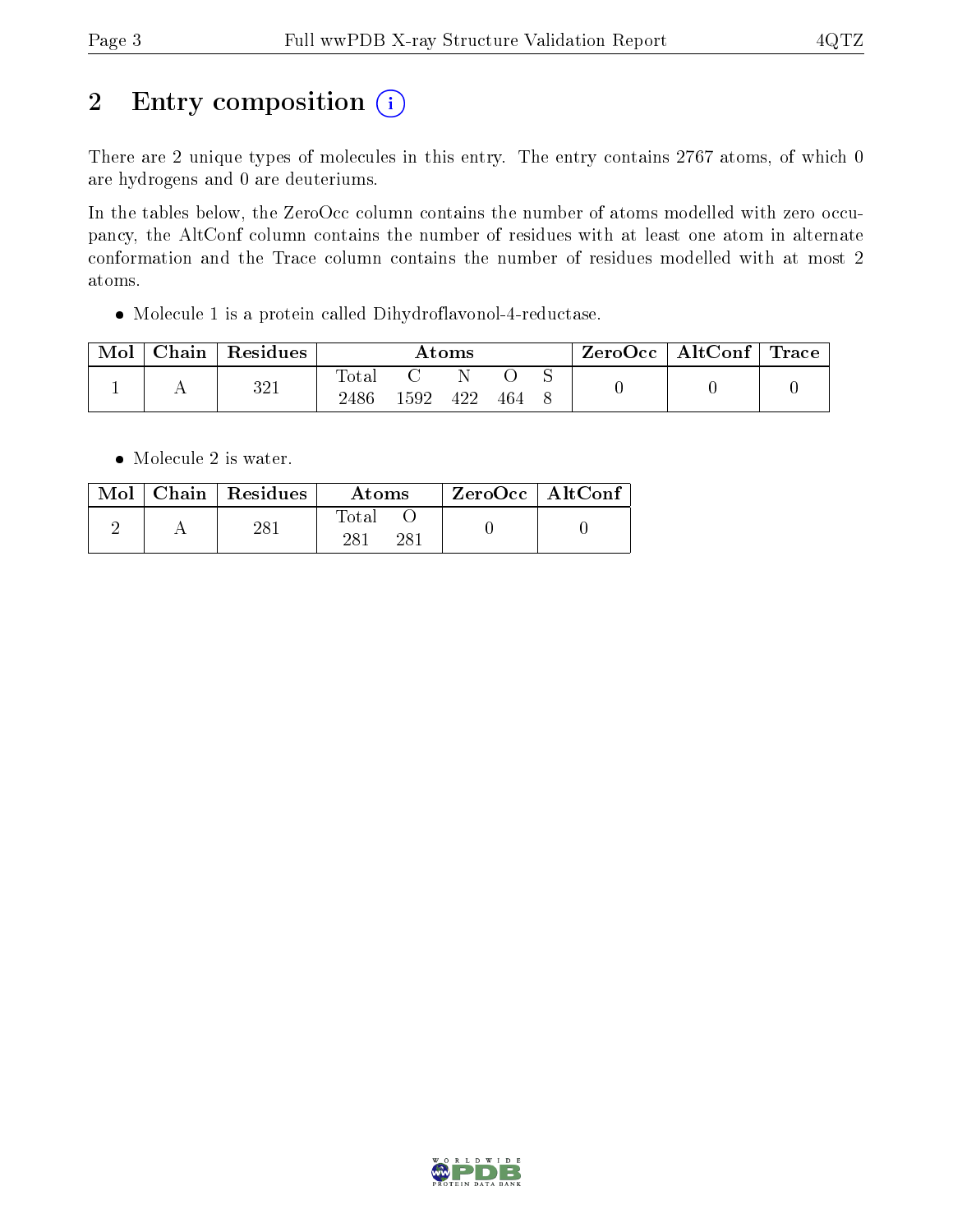## 3 Residue-property plots  $(i)$

These plots are drawn for all protein, RNA and DNA chains in the entry. The first graphic for a chain summarises the proportions of the various outlier classes displayed in the second graphic. The second graphic shows the sequence view annotated by issues in geometry and electron density. Residues are color-coded according to the number of geometric quality criteria for which they contain at least one outlier: green  $= 0$ , yellow  $= 1$ , orange  $= 2$  and red  $= 3$  or more. A red dot above a residue indicates a poor fit to the electron density (RSRZ  $> 2$ ). Stretches of 2 or more consecutive residues without any outlier are shown as a green connector. Residues present in the sample, but not in the model, are shown in grey.



• Molecule 1: Dihydroflavonol-4-reductase

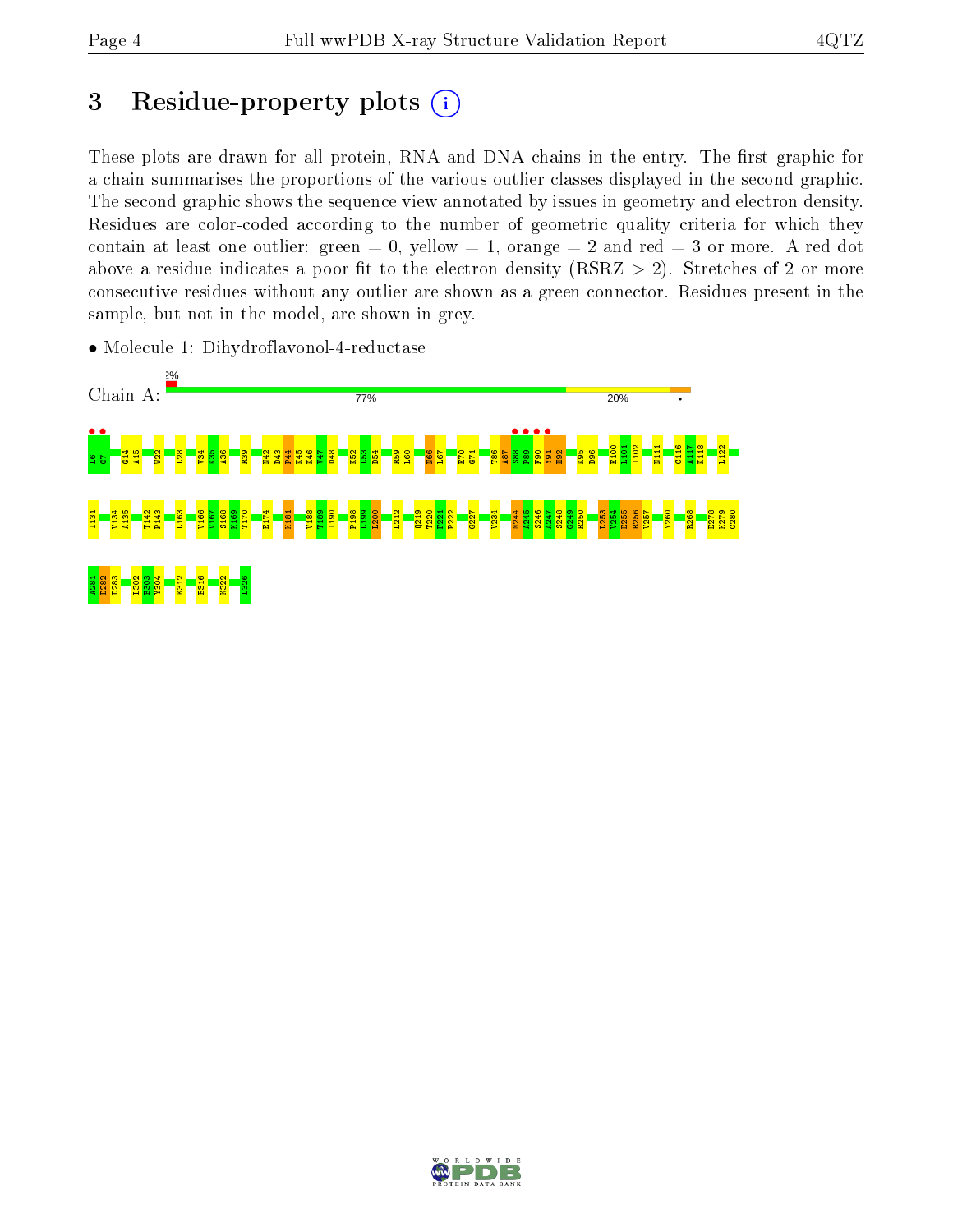## 4 Data and refinement statistics  $(i)$

| Property                                                         | Value                                                  | Source     |
|------------------------------------------------------------------|--------------------------------------------------------|------------|
| Space group                                                      | P 21 21 21                                             | Depositor  |
| Cell constants                                                   | $37.66\text{\AA}$ $76.13\text{\AA}$ $105.72\text{\AA}$ | Depositor  |
| a, b, c, $\alpha$ , $\beta$ , $\gamma$                           | $90.00^{\circ}$ $90.00^{\circ}$<br>$90.00^\circ$       |            |
| Resolution $(A)$                                                 | $25.95 - 2.00$                                         | Depositor  |
|                                                                  | $43.42 = 1.99$                                         | <b>EDS</b> |
| $\%$ Data completeness                                           | $95.4(25.95-2.00)$                                     | Depositor  |
| (in resolution range)                                            | 94.7 (43.42-1.99)                                      | <b>EDS</b> |
| $R_{merge}$                                                      | 0.10                                                   | Depositor  |
| $\mathrm{R}_{sym}$                                               | (Not available)                                        | Depositor  |
| $\langle I/\sigma(I) \rangle^{-1}$                               | $\sqrt{2.11 \text{ (at } 2.00 \text{\AA})}$            | Xtriage    |
| Refinement program                                               | $\overline{\text{CNS} 1.2}$                            | Depositor  |
|                                                                  | 0.190, 0.245                                           | Depositor  |
| $R, R_{free}$                                                    | 0.189,<br>0.246                                        | DCC        |
| $R_{free}$ test set                                              | 2035 reflections $(9.77\%)$                            | wwPDB-VP   |
| Wilson B-factor $(A^2)$                                          | 22.6                                                   | Xtriage    |
| Anisotropy                                                       | 0.215                                                  | Xtriage    |
| Bulk solvent $k_{sol}(\text{e}/\text{A}^3), B_{sol}(\text{A}^2)$ | $0.32$ , 46.2                                          | <b>EDS</b> |
| L-test for $\mathrm{twinning}^2$                                 | $< L >$ = 0.44, $< L2 >$ = 0.27                        | Xtriage    |
| Estimated twinning fraction                                      | No twinning to report.                                 | Xtriage    |
| $\overline{F_o}, \overline{F_c}$ correlation                     | 0.94                                                   | <b>EDS</b> |
| Total number of atoms                                            | 2767                                                   | wwPDB-VP   |
| Average B, all atoms $(A^2)$                                     | 25.0                                                   | wwPDB-VP   |

Xtriage's analysis on translational NCS is as follows: The largest off-origin peak in the Patterson function is  $6.22\%$  of the height of the origin peak. No significant pseudotranslation is detected.

<sup>&</sup>lt;sup>2</sup>Theoretical values of  $\langle |L| \rangle$ ,  $\langle L^2 \rangle$  for acentric reflections are 0.5, 0.333 respectively for untwinned datasets, and 0.375, 0.2 for perfectly twinned datasets.



<span id="page-4-1"></span><span id="page-4-0"></span><sup>1</sup> Intensities estimated from amplitudes.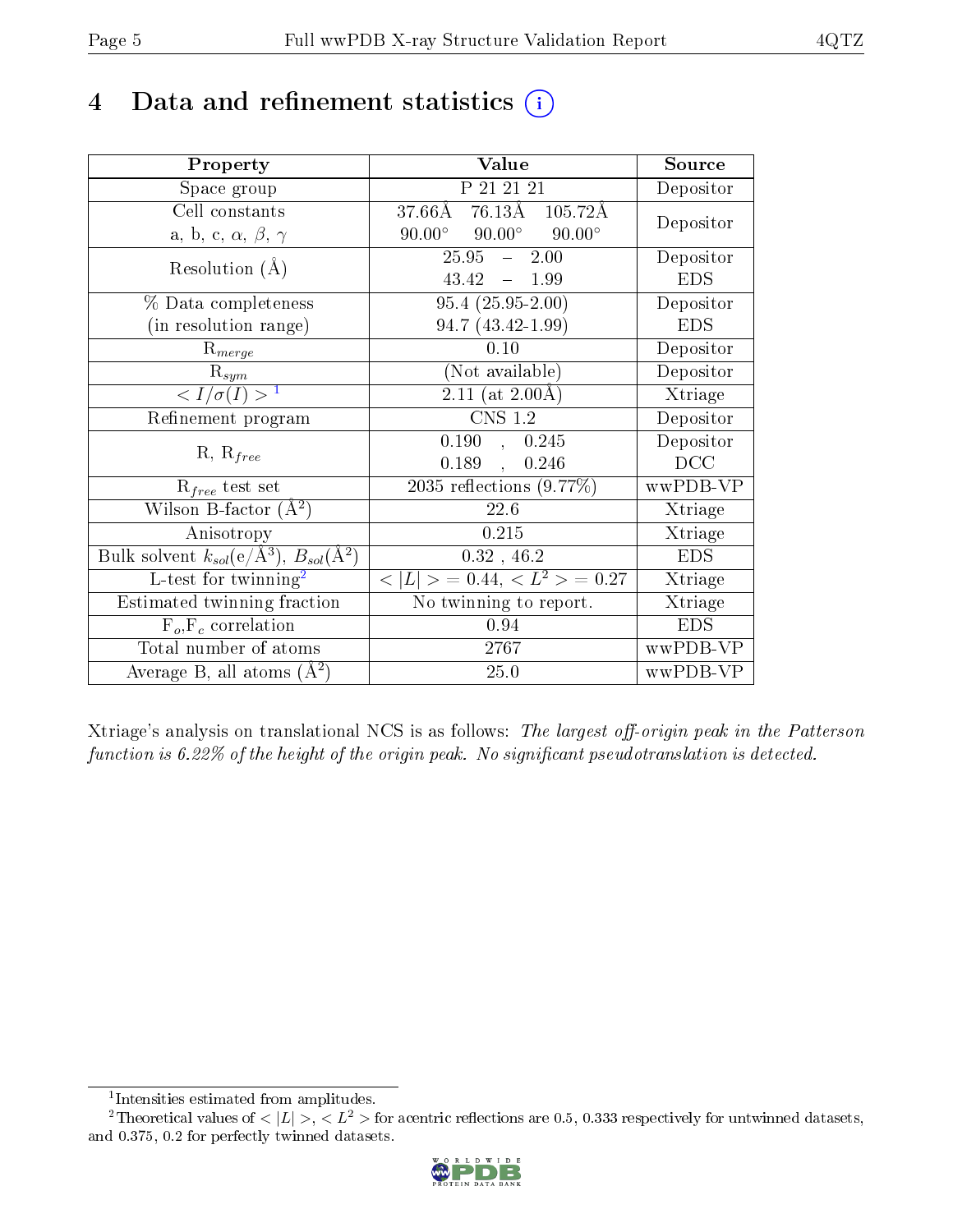# 5 Model quality  $(i)$

### 5.1 Standard geometry (i)

The Z score for a bond length (or angle) is the number of standard deviations the observed value is removed from the expected value. A bond length (or angle) with  $|Z| > 5$  is considered an outlier worth inspection. RMSZ is the root-mean-square of all Z scores of the bond lengths (or angles).

| Mol | Chain |      | Bond lengths                     | Bond angles |                  |  |
|-----|-------|------|----------------------------------|-------------|------------------|--|
|     |       |      | RMSZ $\mid \#  Z  > 5 \mid$ RMSZ |             | $\# Z  > 5$      |  |
|     |       | 0.40 | 0/2541                           | 0.72        | $2/3460$ (0.1\%) |  |

There are no bond length outliers.

All (2) bond angle outliers are listed below:

| Mol | Chain   $\text{Res}$   $\text{Type}$ |     |             | Atoms                 |        | Observed $(°)$ | Ideal $(°)$ |
|-----|--------------------------------------|-----|-------------|-----------------------|--------|----------------|-------------|
|     |                                      | 234 | VAL         | $\mid$ N-CA-CB $\mid$ | -10.87 | 87.58          | 111.50      |
|     |                                      | 282 | ${\rm ASP}$ | $N$ -CA-C             | 5.59   | 126.11         | 111 00      |

There are no chirality outliers.

There are no planarity outliers.

### 5.2 Too-close contacts (i)

In the following table, the Non-H and H(model) columns list the number of non-hydrogen atoms and hydrogen atoms in the chain respectively. The H(added) column lists the number of hydrogen atoms added and optimized by MolProbity. The Clashes column lists the number of clashes within the asymmetric unit, whereas Symm-Clashes lists symmetry related clashes.

| Mol |      |      | Chain   Non-H   H(model)   H(added)   Clashes   Symm-Clashes |
|-----|------|------|--------------------------------------------------------------|
|     | 2486 | 2510 |                                                              |
|     |      |      |                                                              |
|     | 2767 | 2510 |                                                              |

The all-atom clashscore is defined as the number of clashes found per 1000 atoms (including hydrogen atoms). The all-atom clashscore for this structure is 11.

All (56) close contacts within the same asymmetric unit are listed below, sorted by their clash magnitude.

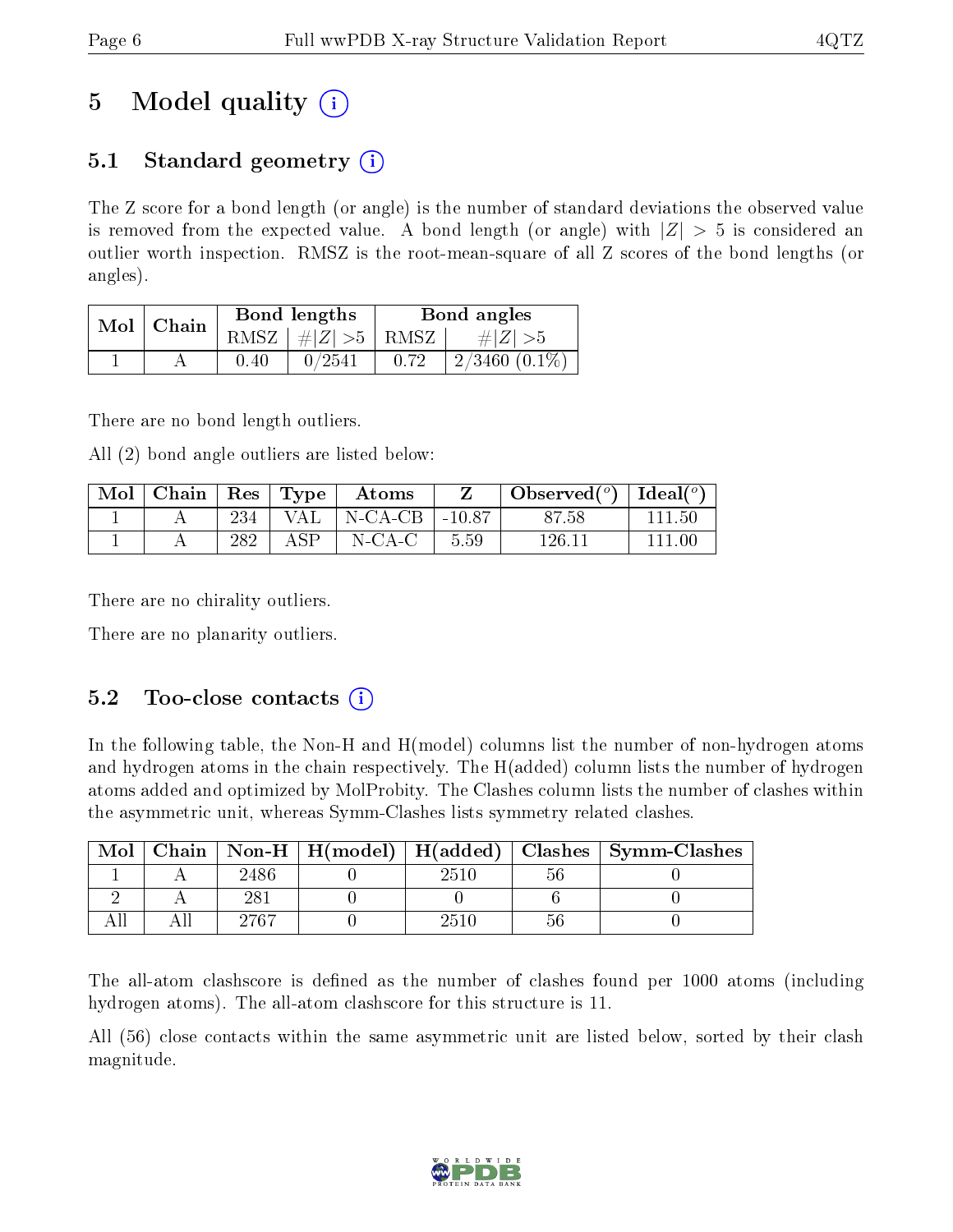| Atom-1                       | Atom-2              | Interatomic    | Clash         |
|------------------------------|---------------------|----------------|---------------|
|                              |                     | distance $(A)$ | overlap $(A)$ |
| $1:A:\overline{219:GLN:HG2}$ | 1: A:220:THR:HG23   | 1.40           | 1.02          |
| 1: A:54:ASP:HB2              | 2:A:675:HOH:O       | 1.77           | 0.83          |
| 1: A:70: GLU:H               | 1: A:70: GLU:CD     | 1.77           | 0.83          |
| 1:A:322:LYS:HD2              | 2:A:679:HOH:O       | 1.78           | 0.82          |
| 1:A:222:PRO:HG2              | 1: A:260:TYR:CD2    | 2.24           | 0.72          |
| 1: A:28: LEU:O               | 1: A:59: ARG: NH2   | 2.23           | 0.69          |
| 1: A: 163: LEU: O            | 1:A:166:VAL:HG22    | 1.93           | 0.68          |
| 1:A:102:ILE:HD13             | 1:A:168:SER:HB3     | 1.79           | 0.65          |
| $1:$ A:181:LYS:C             | 1: A: 181: LYS: HD2 | 2.18           | 0.64          |
| 1:A:282:ASP:O                | 1:A:283:ASP:HB2     | 1.95           | 0.64          |
| 1:A:134:VAL:HG23             | 1:A:135:ALA:N       | 2.12           | 0.64          |
| 1:A:134:VAL:HG12             | 1: A:250:ARG:NH2    | 2.13           | 0.62          |
| 1:A:48:ASP:O                 | 1:A:52:LYS:HD3      | 2.00           | 0.61          |
| 1:A:131:ILE:O                | 1:A:134:VAL:HG22    | 2.02           | 0.59          |
| 1: A:96: ASP:O               | 1:A:100:GLU:HB2     | 2.05           | 0.56          |
| 1: A:219: GLN:CG             | 1: A:220:THR:HG23   | 2.28           | 0.55          |
| 1:A:244:ASN:HD22             | 1:A:244:ASN:C       | 2.10           | 0.55          |
| 1: A:255: GLU:HG3            | 2:A:454:HOH:O       | 2.06           | 0.55          |
| 1:A:34:VAL:HG23              | 1: A:60:LEU:HD12    | 1.90           | 0.54          |
| 1:A:22:TRP:CZ2               | 1: A: 198: PRO:HG2  | 2.43           | 0.53          |
| 1:A:42:ASN:O                 | 1:A:44:PRO:HD3      | 2.09           | 0.52          |
| 1:A:244:ASN:HD22             | 1: A:246:SER:H      | 1.57           | 0.52          |
| 1:A:15:ALA:HB2               | 1:A:36:ALA:HB1      | 1.91           | 0.52          |
| 1: A:170:THR:O               | 1:A:174:GLU:HG3     | 2.10           | 0.52          |
| 1: A:116: CYS:HB3            | 1:A:122:LEU:HD22    | 1.92           | 0.51          |
| 1: A:255: GLU:OE2            | 1: A:256: ARG: NE   | 2.40           | 0.51          |
| 1: A:244: ASN:ND2            | 1:A:246:SER:H       | 2.09           | 0.50          |
| 1: A:39: ARG: HG3            | 1:A:39:ARG:HH11     | 1.76           | 0.50          |
| 1:A:302:LEU:HD12             | 1: A: 304: TYR: CE1 | 2.47           | 0.50          |
| 1: A: 134: VAL: CG2          | 1: A: 135: ALA: N   | 2.75           | 0.48          |
| 1: A: 222: PRO:HG2           | 1: A:260:TYR:CE2    | 2.48           | 0.48          |
| 1:A:15:ALA:CB                | 1:A:36:ALA:HB1      | 2.42           | 0.48          |
| 1: A:118: LYS: HG3           | 2:A:478:HOH:O       | 2.14           | 0.48          |
| 1: A:46: LYS: HE2            | 1: A:46: LYS:HB3    | 1.76           | 0.46          |
| 1: A:71: GLY: H              | 1:A:111:ASN:HD21    | 1.64           | 0.46          |
| $1:$ A:181:LYS:C             | 1: A: 181: LYS: CD  | 2.84           | 0.45          |
| 1:A:131:ILE:HD12             | 1:A:134:VAL:HG21    | 1.97           | 0.45          |
| 1: A: 43: ASP: C             | 1: A:45: LYS:H      | 2.20           | 0.45          |
| 1: A:70: GLU:N               | 1: A:70: GLU:CD     | 2.57           | 0.44          |
| 1:A:142:THR:HB               | 1:A:143:PRO:HD2     | 1.99           | 0.44          |
| 1:A:190:ILE:HG23             | 1:A:253:LEU:HD23    | 1.98           | 0.43          |
| 1: A:66: ASN:HD22            | 1: A:67:LEU: N      | 2.17           | 0.43          |

Continued on next page...

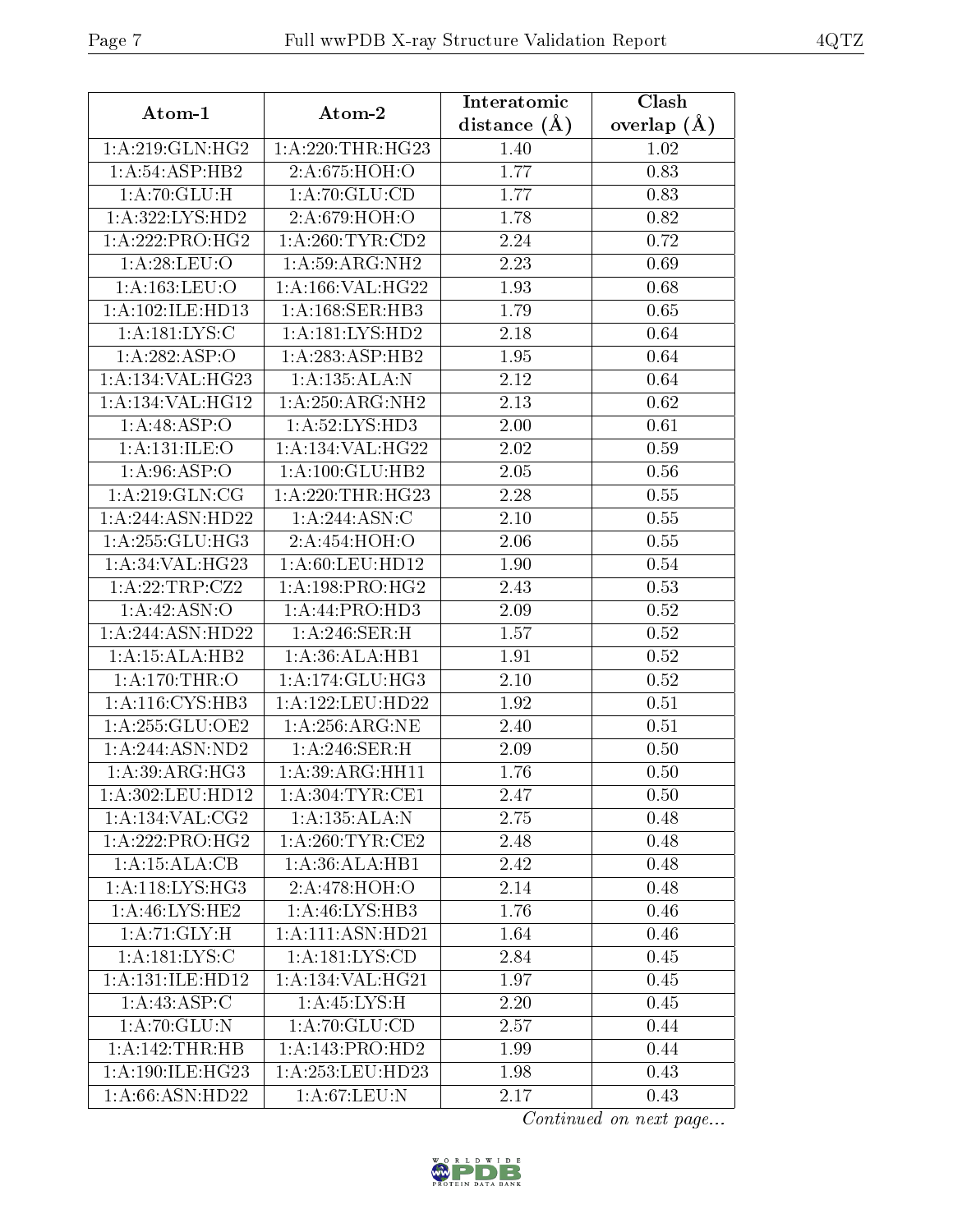| $Atom-1$                     | $\boldsymbol{\mathrm{Atom}\text{-}2}$ | Interatomic      | Clash         |
|------------------------------|---------------------------------------|------------------|---------------|
|                              |                                       | distance $(\AA)$ | overlap $(A)$ |
| 1:A:48:ASP:HA                | 2:A:576:HOH:O                         | 2.19             | 0.43          |
| 1: A:312: LYS:O              | 1: A:316: GLU: HG2                    | 2.18             | 0.43          |
| 1: A:279: LYS: HG2           | 1: A:280: CYS:O                       | 2.20             | 0.41          |
| 1:A:34:VAL:HG23              | 1: A:60:LEU:CD1                       | 2.50             | 0.41          |
| 1:A:22:TRP:CD1               | 1: A:200:LEU:HD22                     | 2.55             | 0.41          |
| 1: A:86:THR:O                | 1:A:87:ALA:C                          | 2.59             | 0.41          |
| $1:A:227:GLY:\overline{HA2}$ | 1: A:257: VAL:HA                      | 2.03             | 0.41          |
| 1:A:102:ILE:HD13             | 1: A: 168: SER: CB                    | 2.49             | 0.41          |
| 1:A:142:THR:HB               | 1: A:143: PRO:CD                      | 2.51             | 0.41          |
| 1:A:244:ASN:HB2              | 2:A:421:HOH:O                         | 2.21             | 0.41          |
| 1: A:66: ASN:HD22            | 1: A:66: ASN: C                       | 2.24             | 0.41          |
| 1:A:14:GLY:HA3               | 1:A:87:ALA:HA                         | 2.02             | 0.40          |
| 1:A:188:VAL:H <sub>G12</sub> | 1:A:248:SER:HA                        | 2.02             | 0.40          |
| 1:A:268:ARG:HH22             | 1: A:278: GLU:HA                      | 1.86             | 0.40          |

Continued from previous page...

There are no symmetry-related clashes.

### 5.3 Torsion angles (i)

#### 5.3.1 Protein backbone  $(i)$

In the following table, the Percentiles column shows the percent Ramachandran outliers of the chain as a percentile score with respect to all X-ray entries followed by that with respect to entries of similar resolution.

The Analysed column shows the number of residues for which the backbone conformation was analysed, and the total number of residues.

| Mol   Chain | Analysed                                |  |          | Favoured   Allowed   Outliers   Percentiles |
|-------------|-----------------------------------------|--|----------|---------------------------------------------|
|             | $-319/321(99\%)$   305 (96\%)   9 (3\%) |  | $5(2\%)$ | $\boxed{9}$ $\boxed{4}$                     |

All (5) Ramachandran outliers are listed below:

| Mol | Chain | Res | Type       |
|-----|-------|-----|------------|
|     |       | 91  | TYR.       |
|     |       | 87  | ALA        |
|     |       | 256 | $\rm{ARG}$ |
|     |       | 92  | <b>HIS</b> |
|     |       |     | <b>PRO</b> |

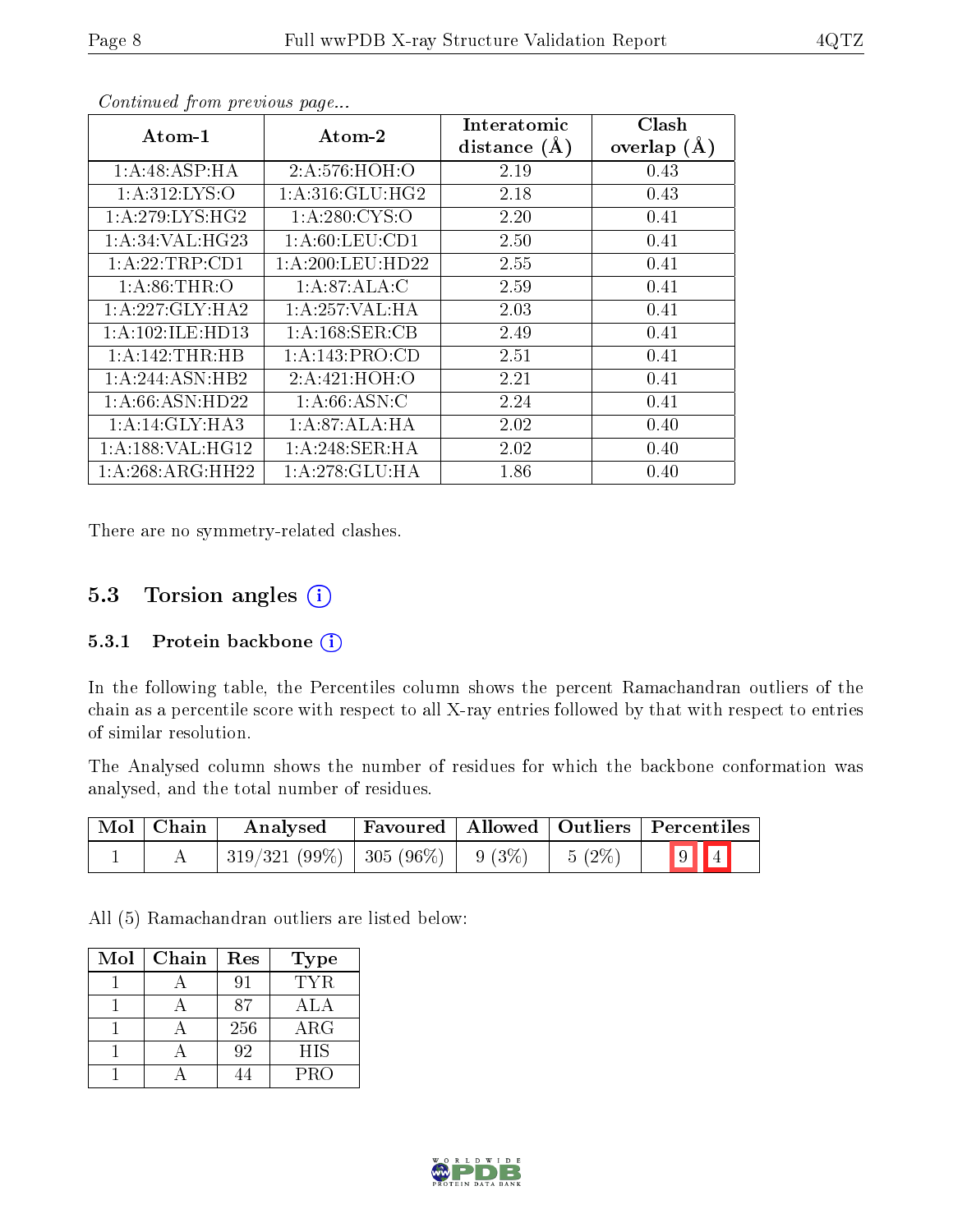#### 5.3.2 Protein sidechains  $(i)$

In the following table, the Percentiles column shows the percent sidechain outliers of the chain as a percentile score with respect to all X-ray entries followed by that with respect to entries of similar resolution.

The Analysed column shows the number of residues for which the sidechain conformation was analysed, and the total number of residues.

| $\mid$ Mol $\mid$ Chain | Analysed                                  | Rotameric   Outliers   Percentiles |                                 |
|-------------------------|-------------------------------------------|------------------------------------|---------------------------------|
|                         | $272/273$ (100\%)   261 (96\%)   11 (4\%) |                                    | $\vert 31 \vert \vert 29 \vert$ |

All (11) residues with a non-rotameric sidechain are listed below:

| Mol          | Chain          | Res | <b>Type</b> |
|--------------|----------------|-----|-------------|
| 1            | А              | 66  | <b>ASN</b>  |
| $\mathbf{1}$ | А              | 90  | PHE         |
| $\mathbf{1}$ | А              | 91  | TYR         |
| 1            | $\overline{A}$ | 92  | HIS         |
| 1            | А              | 95  | <b>LYS</b>  |
| 1            | А              | 181 | LYS         |
| 1            | А              | 200 | LEU         |
| 1            | А              | 212 | LEU         |
| 1            | А              | 244 | <b>ASN</b>  |
| 1            | А              | 253 | LEU         |
|              | Α              | 255 | GLU         |

Some sidechains can be flipped to improve hydrogen bonding and reduce clashes. All (6) such sidechains are listed below:

| Mol | Chain | Res | <b>Type</b>               |
|-----|-------|-----|---------------------------|
|     |       | 49  | <b>HIS</b>                |
|     |       | 66  | <b>ASN</b>                |
|     |       | 111 | <b>ASN</b>                |
|     |       | 201 | <b>GLN</b>                |
|     |       | 213 | $\overline{\mathrm{ASN}}$ |
|     |       | 244 | ASN                       |

#### 5.3.3 RNA (1)

There are no RNA molecules in this entry.

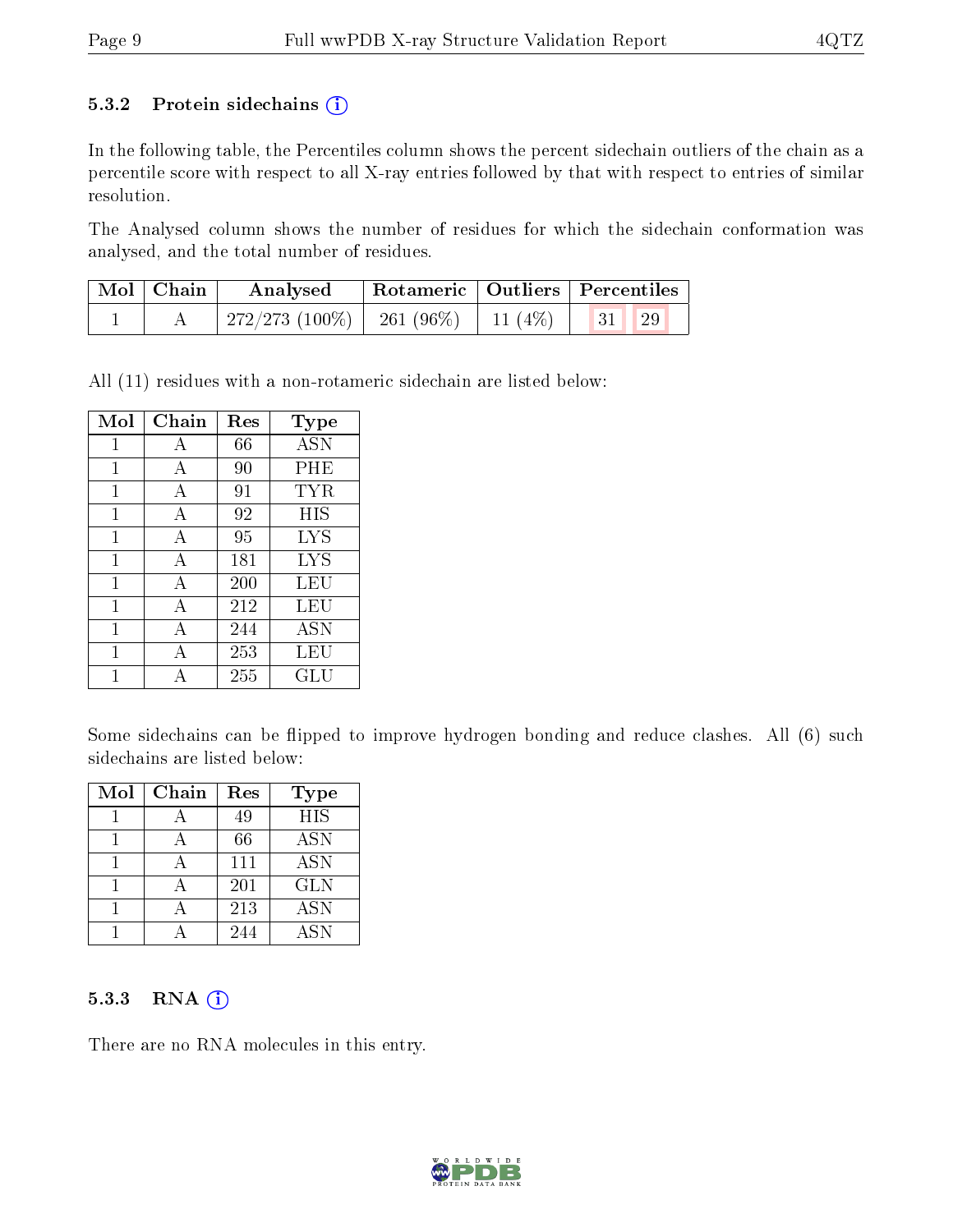#### 5.4 Non-standard residues in protein, DNA, RNA chains (i)

There are no non-standard protein/DNA/RNA residues in this entry.

#### 5.5 Carbohydrates (i)

There are no carbohydrates in this entry.

#### 5.6 Ligand geometry (i)

There are no ligands in this entry.

#### 5.7 [O](https://www.wwpdb.org/validation/2017/XrayValidationReportHelp#nonstandard_residues_and_ligands)ther polymers  $(i)$

There are no such residues in this entry.

#### 5.8 Polymer linkage issues (i)

There are no chain breaks in this entry.